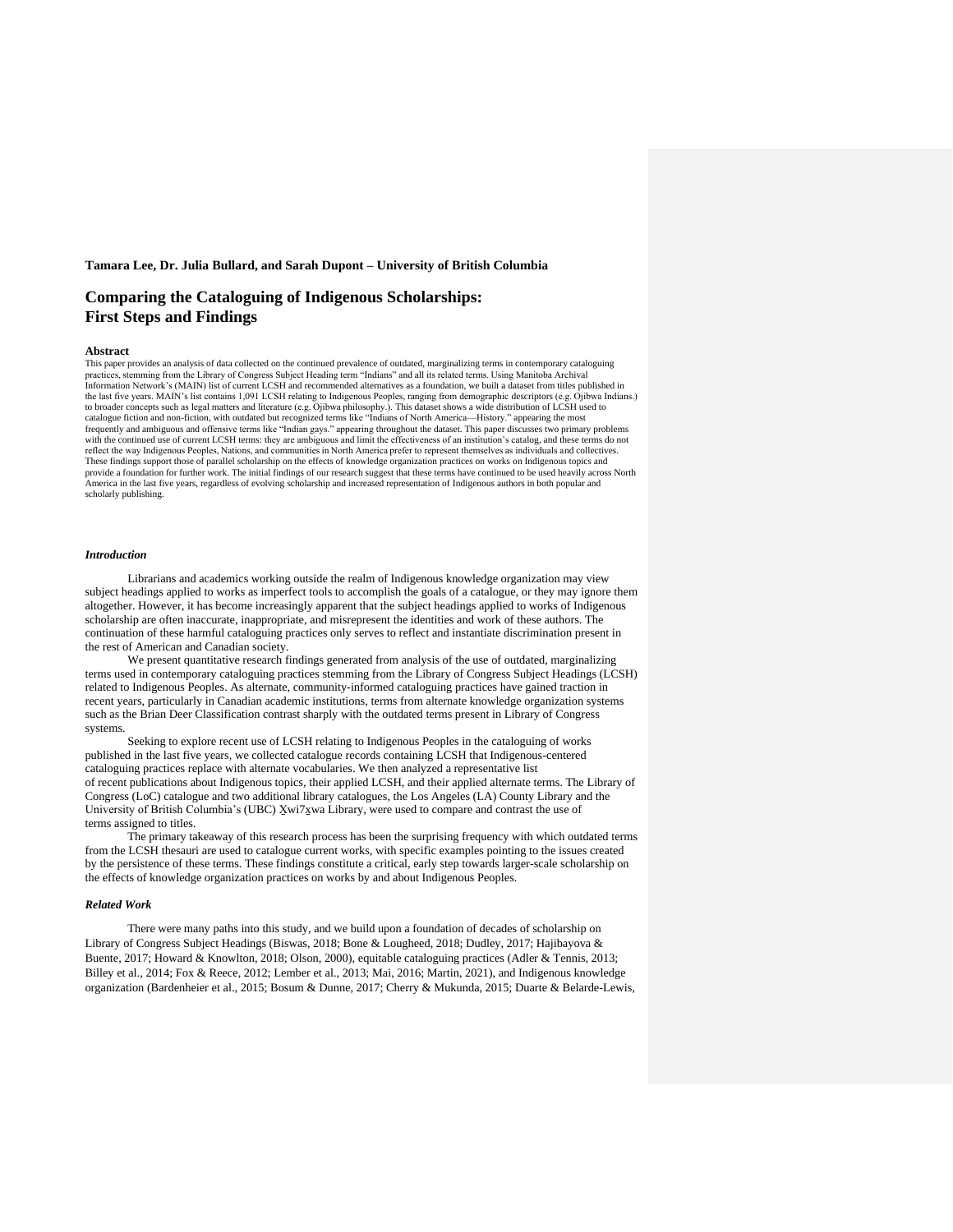2015; Farnel et al., 2017; Lee, 2011; Lilley, 2015; Lougheed et al., 2015; Montenegro, 2019; Moulaison Sandy & Bossaller, 2017; Rigby, 2015; Swanson, 2015). Questions about the usefulness and usability of cataloguing terms and practices are also foundational to our research.

Librarians and those working in knowledge organization have had questions and reservations about LCSH relating to people since the 1970s (Berman, 1971) and have articulated problems of representation in cataloguing since the turn of the century (Olson, 2001). When reviewing these works, it is striking how slowly this governing body of North American knowledge organization is willing (or able) to change to reflect the lived experiences of individuals, the needs of searchers, and the intentions of authors whose work is being catalogued (Baron and Gross, 2021).

Looking to the future of cataloguing practices, the examination of how communities made marginal are represented in the terminology of subject headings is an important practice informing the revision of systems and the provision of information literacy services (Roberts & Noble, 2016; Howard & Knowlton, 2018). Indigenous knowledge organization topics in cataloguing practices have become prominent areas of research in the last ten years with conversations going on much longer (Duarte, 2015). This is especially evident in the work being done at the X̱wi7x̱wa library to Indigenize their records (Doyle, 2015) and at the University of Manitoba by the Association of Manitoba Archives (Bone, 2015).

## *Positionality*

This research was conducted through UBC by Masters of Library and Information Studies graduate research assistant, Tamara Lee, in partnership with Sarah Dupont and under the supervision of Dr. Julia Bullard. The first author, Tamara Lee, is of settler heritage and is a newcomer to Canada from the traditional lands of the Multnomah Peoples.

The second author, Sarah Dupont, is the Head Librarian of the Xwi7xwa Library. She is of Métis and settler heritage and proudly oversees the Indigenous Librarianship activities that take place at this unique branch, which is the only stand-alone library at an academic institution in Canada that is dedicated to Indigenous collections. This research project is aligned with and supports the core research interest of the library: to Indigenize cataloguing and classification practices for Indigenous collections. The third author, Julia Bullard, is a faculty member leading the overall research project, "Subject description from the margins: Indigenous and Canadian scholarship." Dr. Bullard is a settler-scholar who grew up in Coast Salish territories and in Mi'kma'ki. For her, this project is a contribution to the ongoing assessment and revision of subject description approaches entangled with colonial projects and perspectives.

We were particularly well situated to examine the records of UBC libraries, in particular Xwi7xwa, to consult with both X̱wi7x̱wa's specialized cataloguer and the head of UBC's technical service department. Our placement within UBC's academic libraries made these cataloguing processes particularly clear, though we recognize the importance of the work being done at the Library of Congress, OCLC, and public libraries more broadly. To augment our view from within an academic library system, we sought input from a lead cataloguer in the Los Angeles County Library system.

## *Methods*

In 2015, the Association of Manitoba Archives published a list of LCSH relating to Indigenous Peoples and suggestions for replacement in the Manitoba Archival Information Network (MAIN) database. The MAIN team has continued to revise this list and added an updated and annotated version in 2017 (Bone, 2018). Our dataset is built from the foundation of MAIN's list of current LCSH and recommended alternatives. This list contains 1,091 LCSH relating to Indigenous Peoples, ranging from demographic descriptors (e.g. Ojibwa Indians.) to broader concepts such as legal matters and literature (e.g. Ojibwa philosophy.).

To build our dataset, we began with MAIN's list, and used Worldcat.org to search each of these subject headings, and record relevant results. To limit the results of this process, only titles published or re-published between 2015 and 2021 were included, anticipating new practices following the 2015 publications of the first MAIN list of alternate terms and the Truth and Reconciliation Commission Report (TRC, 2015). Findings were limited to the first five pages of results (where applicable) and sorted by relevance, with scholarly works and creative nonfiction more often selected than fiction, reflecting the practice of many libraries to not fully subject catalogue fiction. This gave us an up-to-date view of how these LCSH are being used by libraries today. In the interest of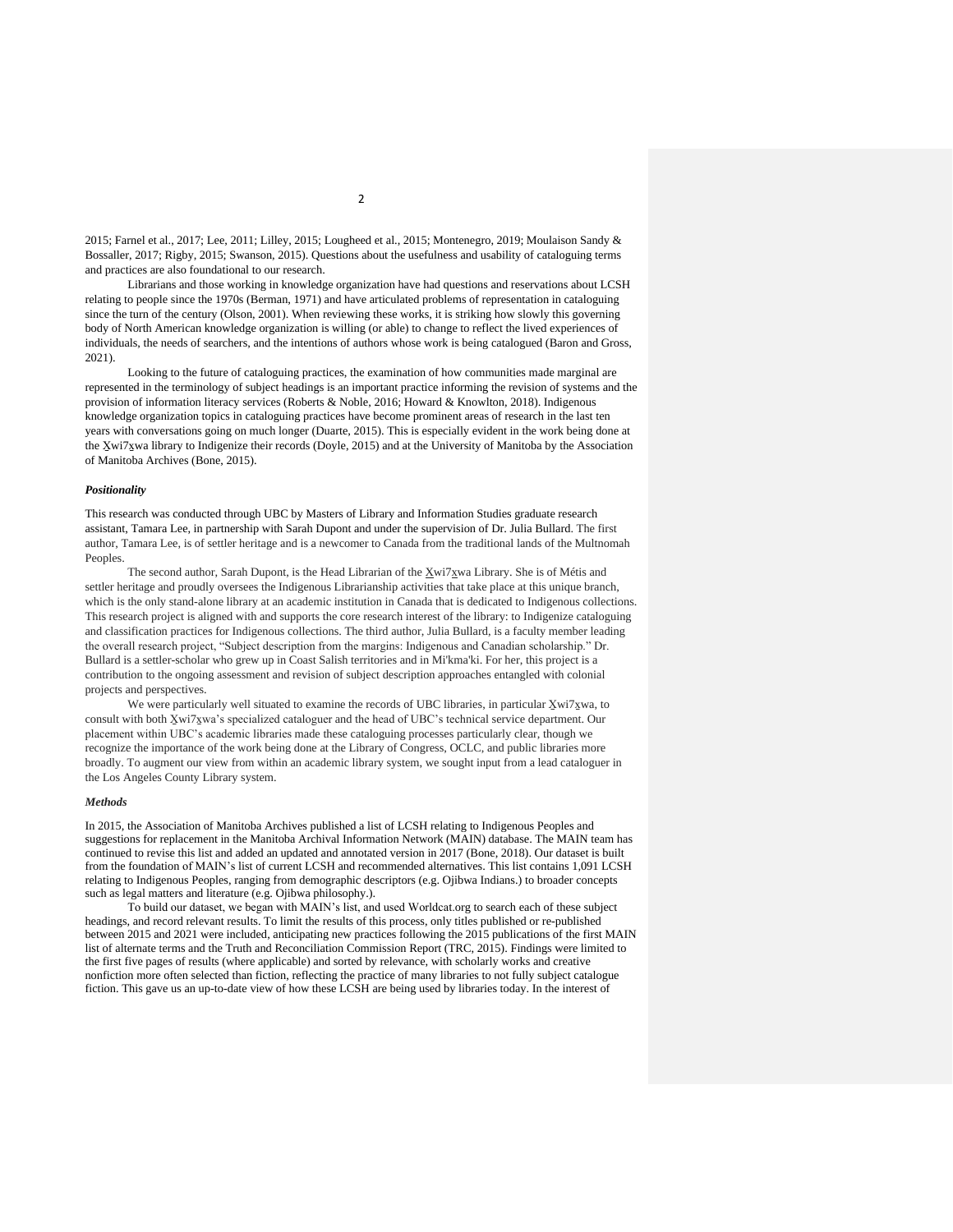relevance, results were also filtered to only include titles written in English, French, and Spanish, which would account for the experiences of cataloguers working in North America. Using these criteria, we gathered title information from the first five pages of Worldcat search results, recording both the number of results available, and a selection of titles (typically between 5 and 10) for later examination. Figure 1 illustrates an example of a beginning search strategy.

| Enter search terms in at least one of the fields below |              |                                            |  |
|--------------------------------------------------------|--------------|--------------------------------------------|--|
| Subject:                                               | $\checkmark$ | Ojibwa philosophy                          |  |
| Title:                                                 | $\checkmark$ |                                            |  |
| Author:                                                | $\checkmark$ |                                            |  |
| <b>Popular Limits (optional)</b>                       |              |                                            |  |
| Open Access                                            |              |                                            |  |
| Narrow your search (optional)                          |              |                                            |  |
| Year<br>Return only items published from               |              | 2015<br>to: 2021<br>e.g. 1977<br>e.g. 1971 |  |
| Audience<br>Return only items for the audience         |              | Any Audience ~                             |  |
| Content<br>Return only items with the content          |              | Any Content<br>$\checkmark$                |  |
| Format<br>Return only items in the format.             |              | All Formats<br>$\checkmark$                |  |
| Language<br>Return only items in the language.         |              | English<br>$\checkmark$                    |  |

Figure 1: Search strategy captured from Worldcat.org

The advantage of using Worldcat for this research is the ability to account for variations in LCSH use across Canada and the United States. Due to the interconnectivity of academic and public library cataloguing thanks to common practices surrounding OCLC and the prevalence of copy cataloguing, getting results from the wide variety of institutions that Worldcat aggregates was of particular interest for this project. As we will discuss later, any size or type of institution can make an impact on the perpetuation of problematic LCSH.

The second part of this research consisted of selecting LCSH and titles from the first dataset, and then looking at those titles individually to see how they were catalogued at three different institutions: The Library of Congress, The LA County Library, and X̱wi7x̱wa Library at the University of British Columbia (our home institution). These three institutions were chosen for their ability to represent different types of library organizations- --governmental, academic, and public.

The LoC catalogue was the ideal starting point for this project, as we are examining the use of LCSH across titles and catalogues. Smaller libraries with limited technical service staff often copy catalogue directly from LCSH, particularly in the United States. As the library which represents and serves the United States government, changes to LCSH can be hard-fought and politically charged (Baron, 2021).

Situated on the UBC Vancouver campus, Xwi7xwa Library is Canada's only academic library branch dedicated to Indigenous collections, and serves not only UBC as a whole, but the Indigenous communities of British Columbia and beyond. X̱wi7x̱wa is also unique because it is fortunate to have an in-branch cataloguing specialist who oversees the cataloguing of new materials using a variation of the Brian Deer Classification System and a local thesaurus. While X̱wi7x̱wa has a relatively small staff, the unique opportunities afforded by the collection and institutional mandate lead to passionate and community-engaged work.

The LA County Library system is one of the most popular and widely used in the United States (Orleans, 2018). We chose this institution as a fairly representative example of a large public library system with a robust online catalogue. In addition to this, the LA County Library branches include the American Indian Resource

**Commented [BJ1]:** Added a sentence introducing each figure in the text before it appears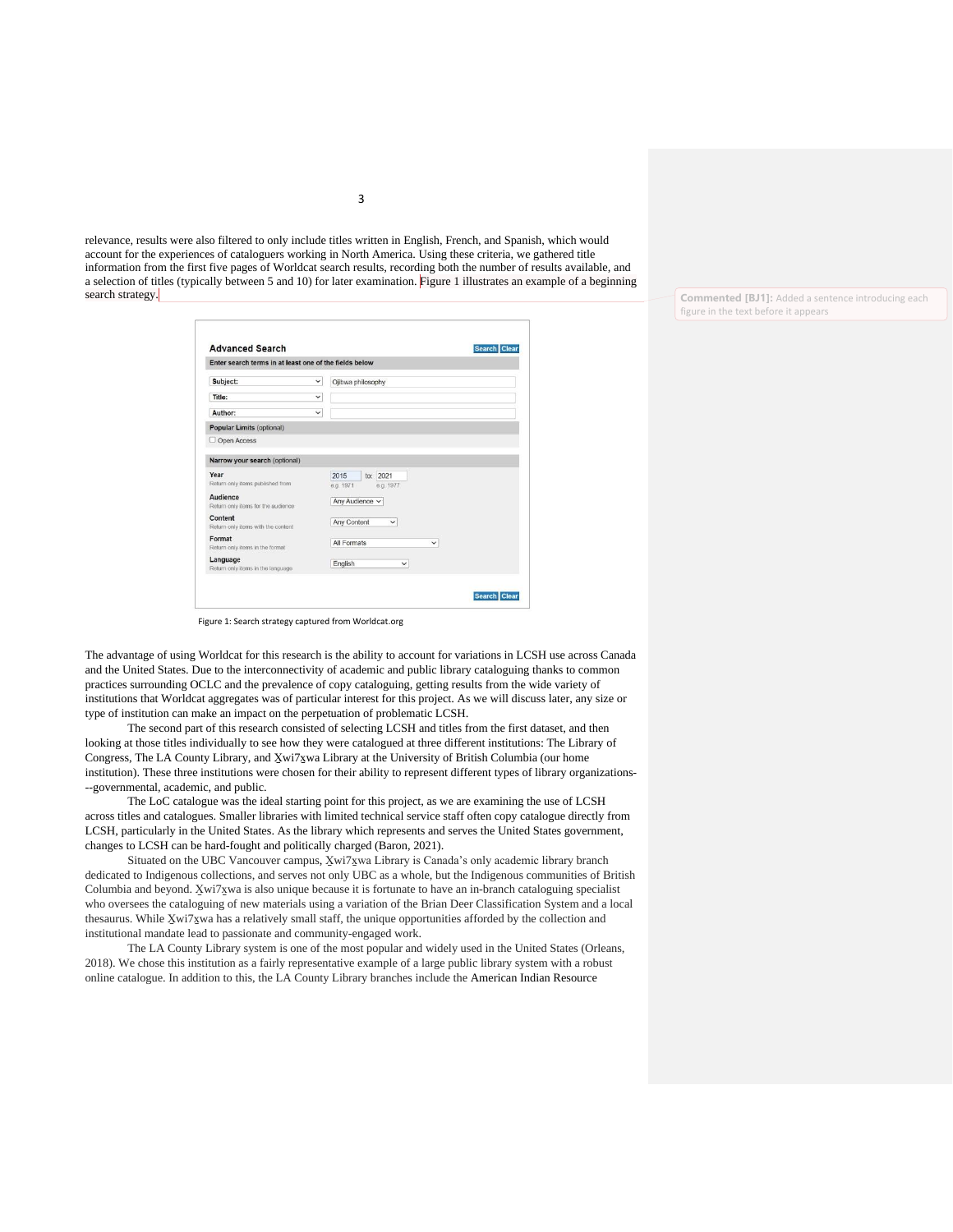Center<sup>1</sup>. Founded in 1979, the AIRC's mandate is to serve the informational needs of LA County's Indigenous communities, and currently houses a robust collection of Indigenous scholarship, along with popular fiction and non-fiction.

The "comparative cataloguing" portion of our data spreadsheet is organized by LCSH > Title > LOC catalogue record > X̱wi7x̱wa catalogue record > LA County Library catalogue record. By copying the subject headings listed on each title's record across institutions into this spreadsheet, we were easily able to see any similarities and differences between the three records.

The goal of this stage of research was to create a useful list of titles representing a wide variety of knowledge on Indigenous subjects, to be used in support of ongoing research being conducted by Dr. Julia Bullard and Sarah Dupont. Titles were selected to have their records compared based on gathering a diversity of subject matter and Indigenous knowledge, from history to natural sciences, along with poetry and memoir.

#### *Findings*

The initial findings of our research suggest that these terms have continued to be used heavily across North America in the last five years, regardless of evolving scholarship and increased representation of Indigenous authors in both popular and scholarly publishing.

Approximately  $1/8<sup>th</sup>$  of the 1,091 LCSH examined yielded no results, no results in English, or were entirely limited to government documents such as acts of the United States Congress. Considering that the Library of Congress operates in support off the legislative branch of the United States government, some of these limited results were unsurprising. The majority of the LCSH yielded between 5 and 5000 titles. Keeping in mind that these results are limited to publication titles catalogued in the last 5 years, this represents a

significant number of scholarly, creative nonfiction, and fiction titles catalogued with subjects that include the inappropriate term, "Indians---". These subject headings are still being deployed frequently, thereby perpetuating outmoded academic and public language even in new works that have been catalogued for the first time in 2020 and those are forthcoming in 2021/2022.

Figure 2 lists the MAIN headings retrieving the most search results within our constraints. Some of the most heavily used LCSH from the MAIN list are related to the arts and social sciences, along with a few that relate to specific nations or peoples.

|                | A       | B                                                   |  |
|----------------|---------|-----------------------------------------------------|--|
| 1              | Results | <b>LCSH</b>                                         |  |
| $\overline{2}$ |         | 3992 Indian literature                              |  |
| $\overline{3}$ |         | 3883 Indians of North America--History              |  |
| $\overline{4}$ |         | 2511 American literature--Indian authors            |  |
| 5              |         | 2433 Indian art                                     |  |
| 6              |         | 2024 Athapascan Indians                             |  |
| $\overline{7}$ |         | 1947 Indian children                                |  |
| $\mathsf{R}$   |         | 1714 Indians of North America--Fiction              |  |
| 9              |         | 1509 Algonquian Indians                             |  |
| 10             |         | 1464 Indian authors                                 |  |
| 11             |         | 1260 Indians of North America--Government relations |  |

Beyond the most frequently occurring LCSH, there was a wide distribution of terms used, surfacing numerous terms with complex issues adding to those associated with the core term "Indian." The most common results (mode) ranged between 20 and 40, with a small but consistent long tail of LCSH search results through the hundreds and thousands (Figure 3). The sheer number of results returned in this research process suggest an ever increasing number of titles being published by Indigenous authors and on Indigenous subject matter in North America.

<sup>1</sup> <https://lacountylibrary.org/american-indian-resource-center/>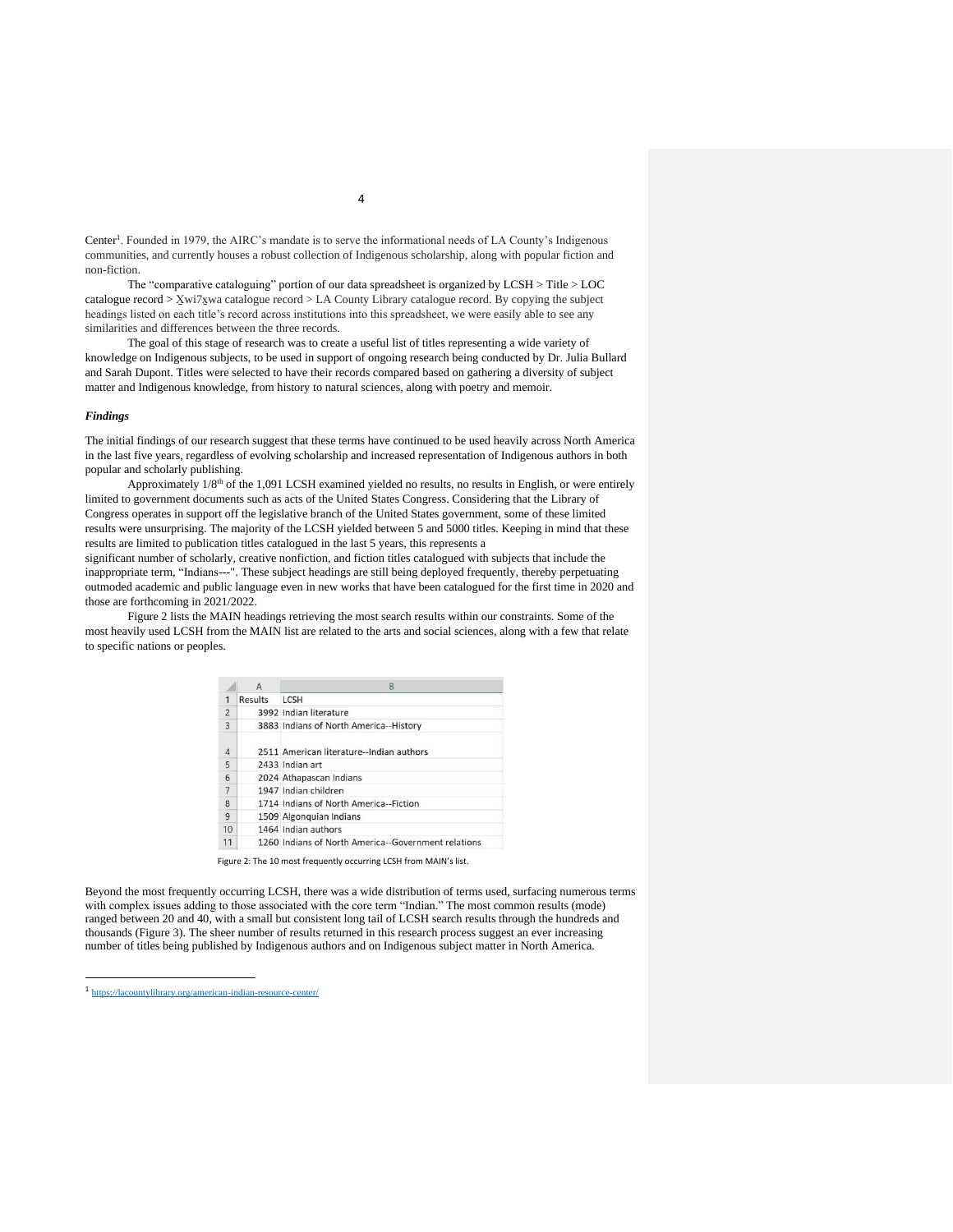

However, the continued use of these ambiguous or inappropriate LCSH to catalogue this work suggest our practices within libraries have not necessarily caught up with this forward momentum of Indigenous scholarship and art.

#### *Discussion*

The beginnings of this research process were marked with professional dismay due to the consistent overrepresentation of problematic LCSH applied to contemporary publications by and about Indigenous Peoples. This was followed by a renewed sense of value for this research, as it clearly sheds an important light into a dark corner of North American cataloguing practices imposed on Indigenous scholarship. The use of these LCSH is problematic for a myriad of reasons, but two primary concerns emerge for those working at the intersections of knowledge organization and Indigenous scholarship.

The first of these concerns is a practical one: "Indians" is an ambiguous term, and inevitably leads to miscataloguing. One subject heading that had particularly problematic results was "Indians---Food." This yielded nearly 1,000 results, but included a mixture of cookbooks and food memoirs about the cuisine of the South Asian country of India, in addition to the intended subject of Indigenous food. A similar problem arises with other terms which begin with "Indian" including "Indian cooking" which does not yield any results relating to Native American or Indigenous cooking until the second page of results on Worldcat. While these are examples which almost humorously attract ambiguity and catalogue-user confusion, there are a number of LCSH being actively used which are more deeply problematic in their implications. The following are examples of two terms which appeared with relative frequency in Worldcat searches, but present different facets of the problems shared among many of the terms on MAIN's list of LCSH.

#### "Indian Gays"

According to our survey of Worldcat.org, the term "Indian Gays" was used to catalogue 45 books in the last five years. Considering how relatively small but vibrant the field of queer Indigenous scholarship and writing is, it is conceivable that this number represents a fairly high proportion of books catalogued about Indigenous queer and Two-Spirit issues. Looking at this subject term, it is a combination of two ambiguous and borderline-offensive labels. As previously discussed, "Indian" is not an academically or popularly accurate term for the Indigenous Peoples of North America, nor is "Gay" commonly used in scholarship of media to describe the incredible diversity of experiences and identities of the LGBTQ2S+community (Edge, 2019).

## "Ojibwa Indians"

In conversation with the cataloguing team at Xwi7xwa library, we discussed the problem of the term Ojibwa Indians, along with its narrower and broader terms, which are sometimes used as a blanket term for Anishinaabe peoples, which include Ojibwa, and other First Nations across Canada and the United States (Anishinabek Nation, 2020). Reducing over a dozen distinct nations and language groups to variant terms under "Ojibwa Indians" is detrimental to both Indigenous representation and the usability of a given catalogue.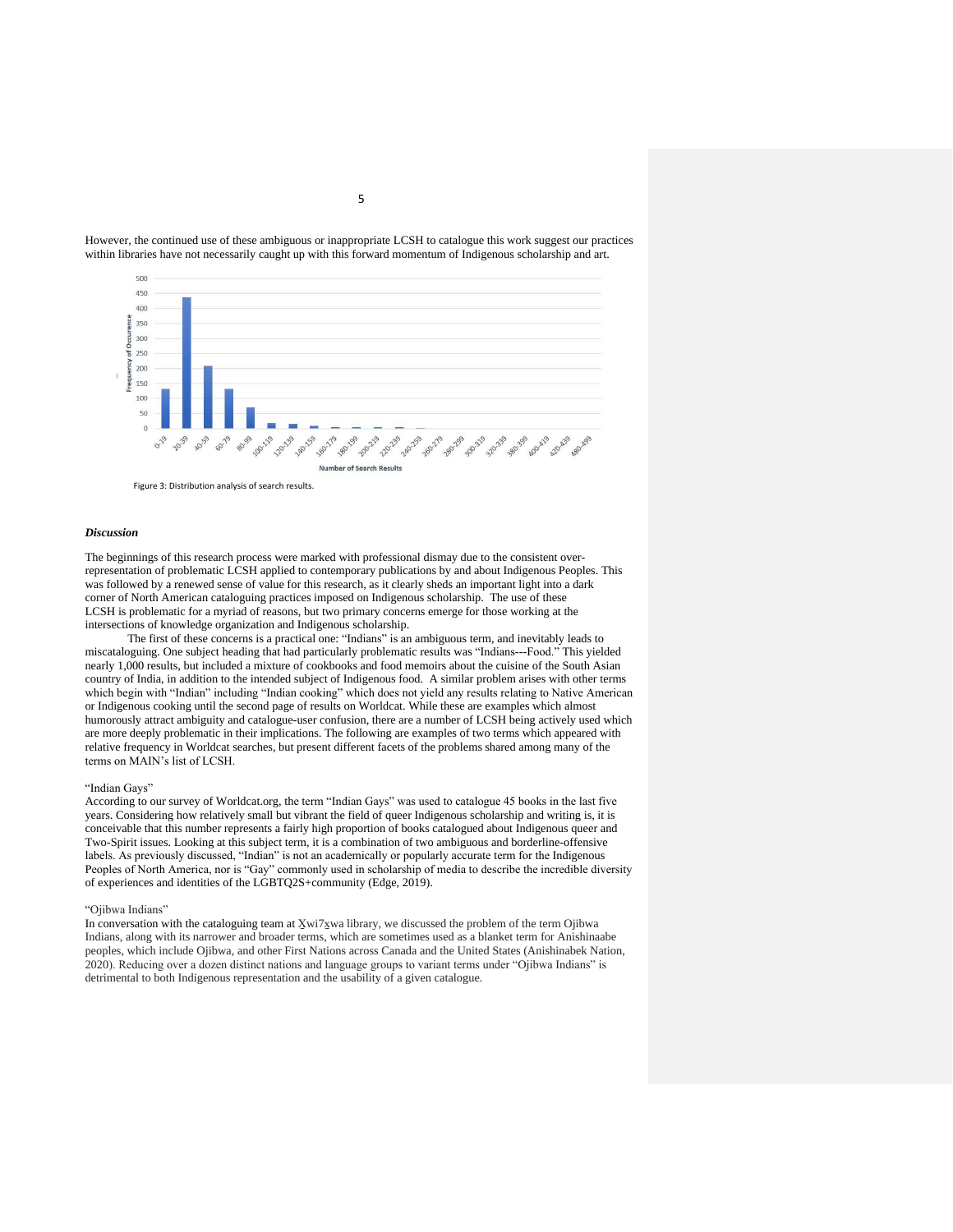The second concern arises from the fact that these terms do not reflect the way Indigenous Peoples, Nations, and communities in North America prefer to represent themselves as individuals and collectives. It has been decades since "Indian" was an academically or socially accepted demographic marker for Indigenous Peoples and the term contrasts sharply with those in the titles and content of the works themselves. Within these works, experts explain there is simply no reason to refer to Indigenous Peoples as "Indians," except specifically when cataloguing works related to "The Indian Act" or similar historical legislature (Younging, 2018).

In a related problem, by comparing the works which appear in relation to these LCSH, their titles, the positionality of their authors, and the contents of the works themselves, we noticed a frequent disconnect between the terms used to catalogue these works and the works themselves. To begin to observe this phenomenon, we looked at what we referred to as "meta-texts" or, titles about the particular problems surrounding the representation of Indigenous knowledge and communities in the English language. These texts were *Indigenous Writes: A Guide to First Nations, Mětis & Inuit issues in Canada* by Chelsea Vowel and *Elements of Indigenous Style: A Guide for Writing by and about Indigenous Peoples* by Greg Younging. By looking at the contents of these books, one can see a disconnect between LCSH and the work of these authors. Younging's book includes an "Inappropriate terms" section explaining many terms and discourages the use of the term "Indian." Vowel's chapter on names for Indigenous Peoples carefully navigates between many terms, their geographies, contexts, histories, connotations, and uses. On the term "Indian" she states, "avoiding this term is probably for the best, unless someone is specifically referencing the *Indian Act*" (p.9). Despite this, the first term in the LoC record for the latter title is "Indians of North America--Canada.'

However, examples of progressive, community-affirming cataloguing practices continue to emerge, exemplified by some records at Xwi7xwa, and LA County Library which point to the possibility for effective, localized approaches to cataloguing Indigenous works. Some of these possibilities appear completely outside the influence of the LoC, as many smaller presses and/or Canadian titles do not appear in the LoC catalogue or were first catalogued by other agencies. The title *Reawakening Our Ancestors' Lines: Revitalizing Inuit Traditional Tattooing* by Angela Johnston is an excellent example of this potential. At [UBC'](http://resolve.library.ubc.ca/cgi-bin/catsearch?bid=9099695)s X̱wi7x̱wa Library and at LA County Library, this title is catalogued with the following subject terms:

Xwi7xwa Library---

Subject(s): Tattooing--Canada, Northern. Inuit women--Canada--Social life and customs. Inuit--Canada--Social life and customs. Inuit women--Canada.

LA County Library---

Subject Term: Tattooing -- Canada, Northern. Tattooing -- Canada, Northern -- Pictorial works. Inuit women -- Canada -- Social life and customs. Inuit women -- Canada, Northern -- Social life and customs. Inuit -- Canada -- Social life and customs. Inuit women -- Canada. Indigenous art -- Canada, Northern. Indigenous art.

These records include subject terms that are more appropriately representative of the author's work and the discovery terms that users are more likely to search for and engage with this work.

6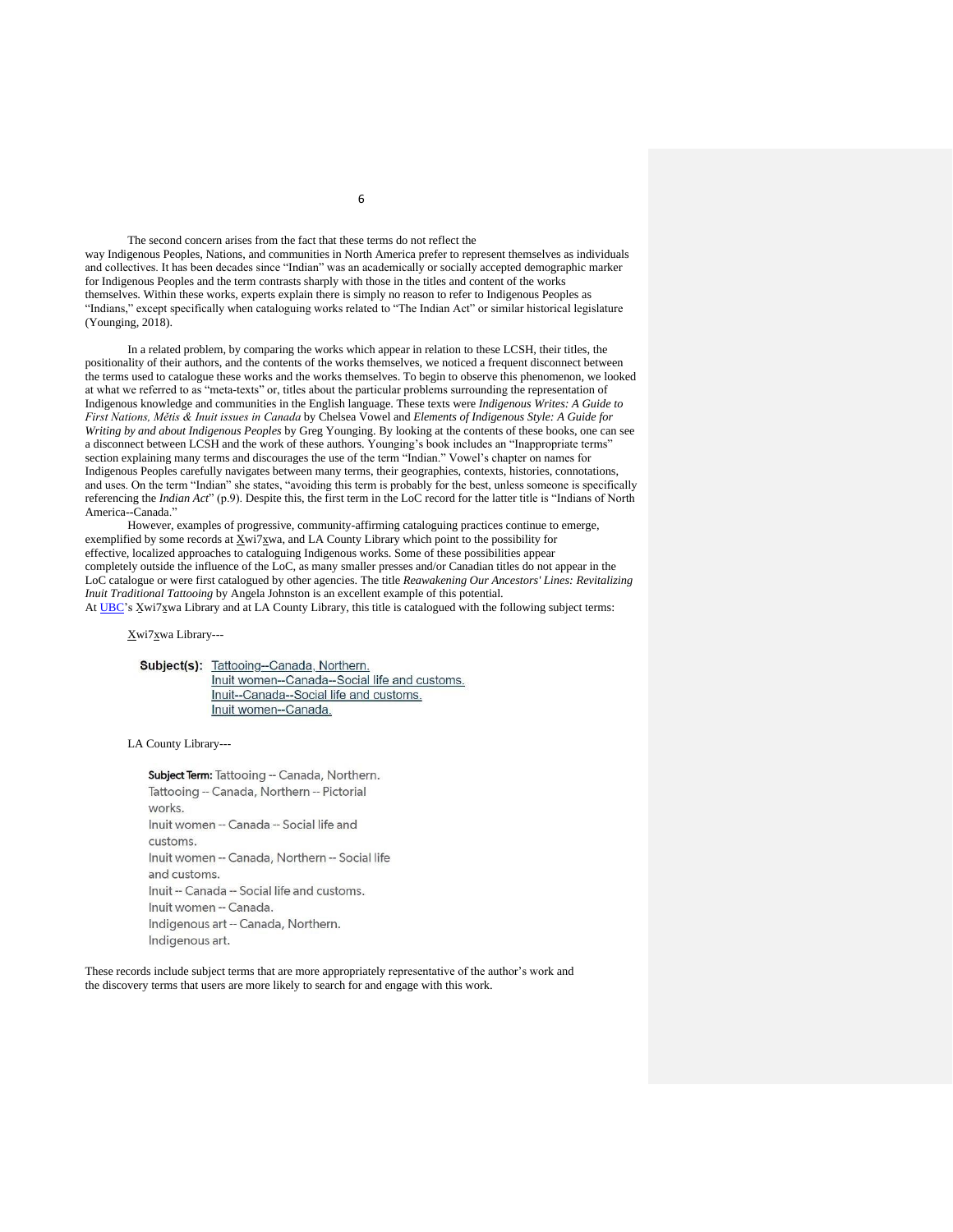As previously discussed, X̱wi7x̱wa Library is Canada's only Aboriginal academic library branch, and also serves the information needs of the Indigenous community. Similarly, LA County Library is home to a unique branch, the American Indian Resource Center, which contains a remarkable collection of Indigenous scholarship and local resources and information. Because of the mandates of these two library branches, their cataloguing practices of Indigenous titles are often nuanced, carefully considered, and center the experiences of Indigenous peoples and individuals. In the example above, the use of the specific term "Inuit" is critical, as it demonstrates a deeper understanding of the book's subject matter and ties to a specific community in a way that broader terms like "Indians of North America" or even the more appropriate "Aboriginal Canadians" would not accomplish.

In conversation with the LA County Library lead cataloguer Jennifer Love, we discussed the importance of subject knowledge and community partnership, and Love emphasized how these two principles are central to how they undertake cataloguing across the branches. Unlike Xwi7xwa, the American Indian Resource Center does not have its own cataloguing team. However, the fact that they do not have these additional resources is in many ways encouraging for other institutions interested in pursuing more equitable cataloguing practices---a library staff with a commitment to do this work is all that is initially necessary. Because of how interconnected and accessible our catalogues have become via online catalogues; changes made at a single institution and will have effects locally and throughout the global network of libraries. Even apart from directly influencing other libraries through copy cataloguing, making local changes to problematic subject headings can empower other libraries to do so, as observed among the many libraries implementing alternatives to "illegal aliens" in their catalogue records (Fox et al., 2020).

## *Future Work*

The resources created through this project have already begun to be implemented in a larger research undertaking, funded through SSHRC. In the ongoing next portion of this project, research team members are interviewing authors to discuss how subject headings applied to their works in the catalogue do or do not appropriately represent the content of those works. As part of these interviews, participants are presented with examples of different catalogue records of their work. Initial finding of this work suggested that authors are frequently concerned that the contents of catalogue records of their work are not always representative of the work itself. While this research is ongoing, requests for interviews have been met with overwhelming interest and engagement from authors, and we are looking forward to analyzing these interviews further.

While the work discussed in this paper was originally intended as foundational data gathering, the results proved surprising and more generative than we would have originally thought. As the next steps of this research progress throughout 2021, some additional work will be necessary before making this dataset a shareable document for others to refer to. Additionally, it should be noted that the data presented here only reflects a snapshot in time, and the results would undoubtedly be slightly different if conducted at different times, due to a number of factors, including continued cataloguing of new works, and changes to Worldcat.org.

## *Conclusions*

Cataloguers have opportunities to make choices that reverberate through their own institutions and beyond, and as this data begins to demonstrate, continuing to use marginalizing subject headings for specific titles can turn into a larger problem. Outmoded and offensive subject headings, such as "Indians of North America" and related terms, not only contribute to the marginalization of the demographics they describe, but also impede the findability of these materials. The continued use of these LCSH has a professional and personal impact on Indigenous scholars and scholarship (Cherry, 2015).

The prevalence of LCSH across records has much to do with smaller institutions copy cataloguing new titles directly from LoC. If the precedent is set by LoC, few libraries, museums, or archives, have the resources to change them. Those of us working in the confines of the LCSH thesaurus may feel that our options for cataloguing Indigenous scholarship and writing are limited. However, existing approaches at libraries leading this work indicate steps that change the character of the catalogue and the representation of individual works: look for ways to use the most specific identity terms possible to avoid overgeneralized and marginalizing terms and improve findability. We point to the existence of these library records to recognize the importance of the work behind them, to note the possibility of diverging from established practices, and to suggest a wider scope in finding existing records for works on Indigenous topics.

**Commented [BJ2]:** Cite this report: https://alair.ala.org/handle/11213/14582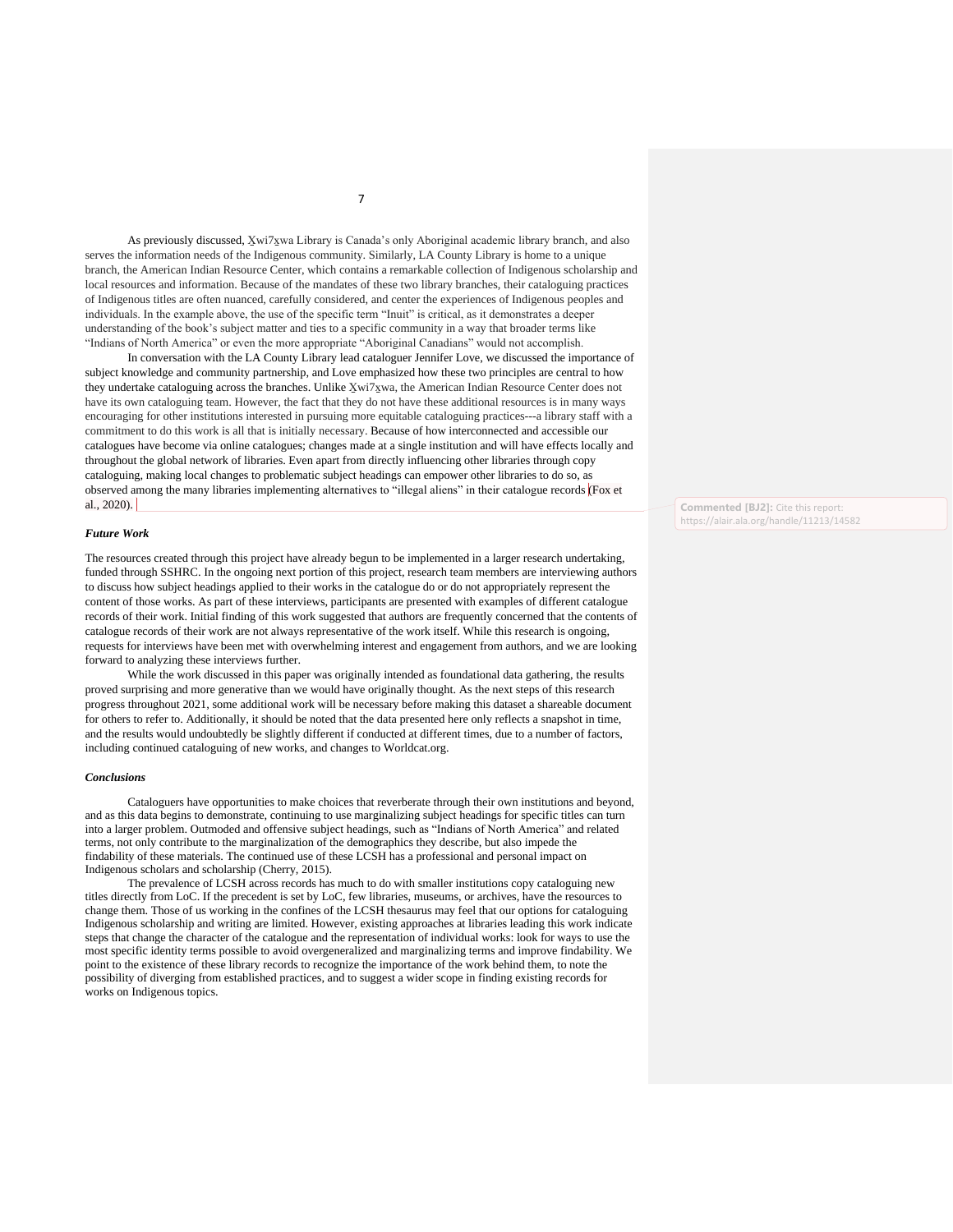Local cataloguing work, supported by institutional funding, informed by and with the input of Indigenous partners, is the foundation of better subject description in this area. The current work, which contrasts a standardized approach and newly established alternatives, would not be possible without the years of relationship building and informed labour by teams such as MAIN's. An area for future study and organizing is the number of libraries that would be interested in changing from the problematic LCSH to more respectful terms if given the resources to do so.

8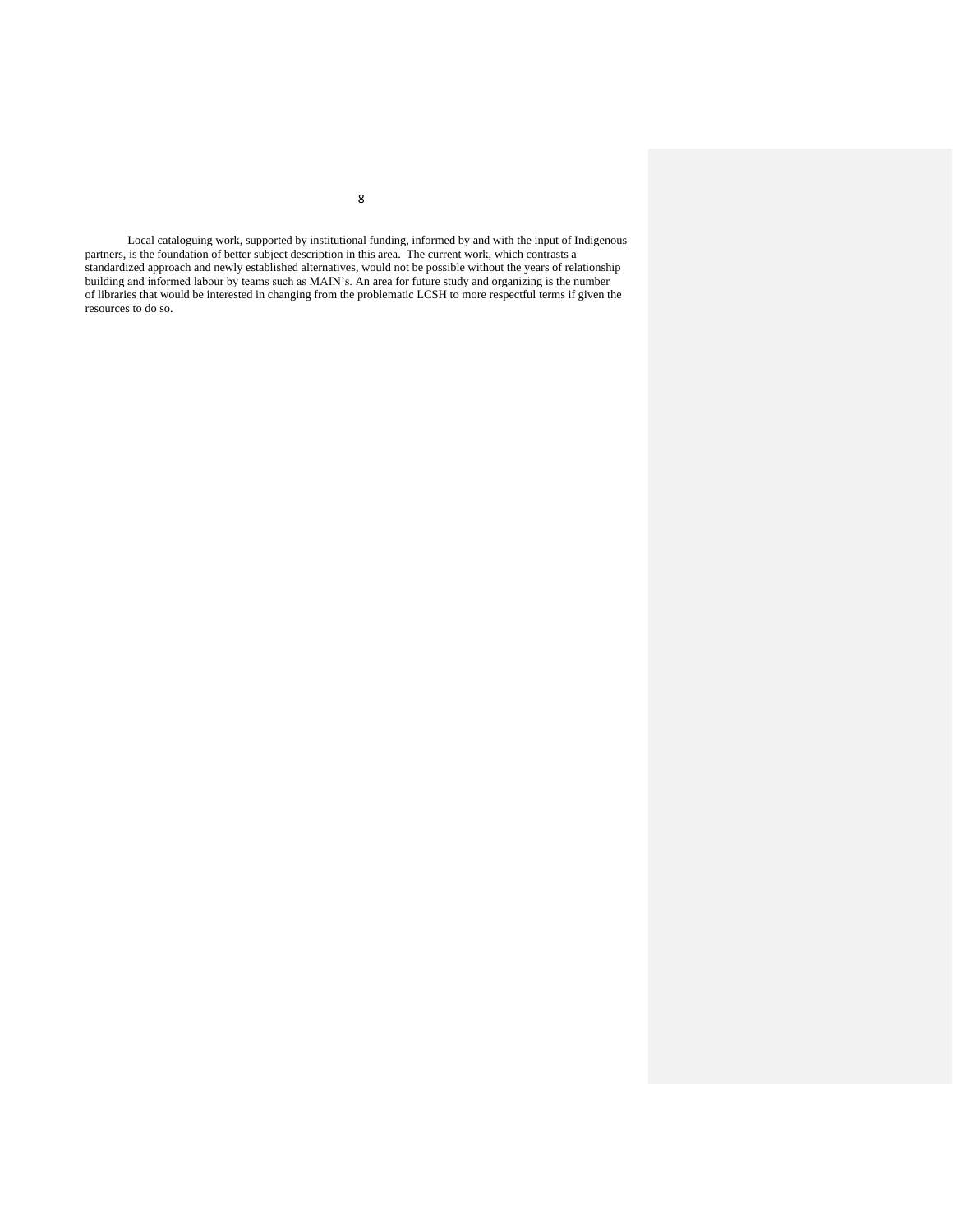#### References

- Adler, M., & Tennis, J. T. (2013). Toward a Taxonomy of Harm in Knowledge Organization Systems. *Knowledge Organization*, *40*(4), 266–272.
- Anderson, Jane, & Kimberly Christen. (2019). Decolonizing attribution: Traditions of Exclusion. *Journal of Radical Librarianship, 5*, 113-152. Published 03 June 2019, Open Access.
- Anishinabek Nation (2020) *anishinabek.ca* "About Us." https://www.anishinabek.ca/who-we-are-and-what-we-do/
- Bardenheier, P., Wilkinson, E. H., & Dale, H. (2015). Ki te Tika te Hanga, Ka Pakari te Kete: With the Right Structure We Weave a Strong Basket. *Cataloging & Classification Quarterly*, *53*(5–6), 496–519. https://doi.org/10.1080/01639374.2015.1008716
- Baron, Jill, and Tina Gross. "Sorrow, Fury, Helplessness, and Cynicism: An Account of the Library of Congress Subject Heading "Illegal Aliens"." Dartmouth Library Staff Publications (2021) Web.
- Berman, Sanford. *Prejudices and Antipathies: A Tract on the LC Subject Heads Concerning People*. --. Metuchen, N.J: Scarecrow Press, 1971.
- Billey, A., Drabinski, E., & Roberto, K. R. (2014). What's Gender Got to Do with It? A Critique of RDA 9.7. *Cataloging & Classification Quarterly*, *52*(4), 412–421[. https://doi.org/10.1080/01639374.2014.882465](https://doi.org/10.1080/01639374.2014.882465)
- Biswas, P. (2018). Rooted in the Past: Use of "East Indians" in Library of Congress Subject Headings. *Cataloging & Classification Quarterly*, *56*(1), 1–18. https://doi.org/10.1080/01639374.2017.1386253
- Bone, Christine, Brett Lougheed, Camille Callison, Janet La France, and Terry Reilly, "Changes to Library of Congress Subject Headings Related to Indigenous Peoples: for use in the AMA MAIN Database", 2015. http://dx.doi.org/10.5203/ss\_ama.main\_bon.chr.2015.1.
- Bone, Christine, and Brett Lougheed. "Library of Congress Subject Headings Related to Indigenous Peoples: Changing LCSH for use in a Canadian Archival Context." *Cataloguing and Classification Quarterly* 56.1 (2018): 83-95. Web.
- Bosum, A., & Dunne, A. (2017). Implementing the Brian Deer Classification Scheme for Aanischaaukamikw Cree Cultural Institute. *Collection Management*, *42*(3–4), 280–293. https://doi.org/10.1080/01462679.2017.1340858
- Cherry, Alissa, and Keshav Mukunda. "A Case Study in Indigenous Classification: Revisiting and Reviving the Brian Deer Scheme." *Cataloguing and Classification Quarterly* 53.5-6 (2015): 548-67. Web.
- Doyle, Ann M., Kimberley Lawson, and Sarah Dupont. "Indigenization of Knowledge Organization at the Xwi7xwa Library." A*. International Journal of Library and Information Studies*, 2015. Web. <https://open.library.ubc.ca/collections/ubclibraryandarchives/494/items/1.0103204>. Library Staff Publications and Research.
- Duarte, Marisa Elena, and Miranda Belarde-Lewis. (2015). "Imagining: Creating Spaces for Indigenous Ontologies." *Cataloguing and Classification Quarterly* 53.5-6 (2015): 677-702. Web.
- Dudley, M. Q. (2017). A library matter of genocide: The Library of Congress and the historiography of the Native American Holocaust. *International Indigenous Policy Journal*, *8*(2).

# 9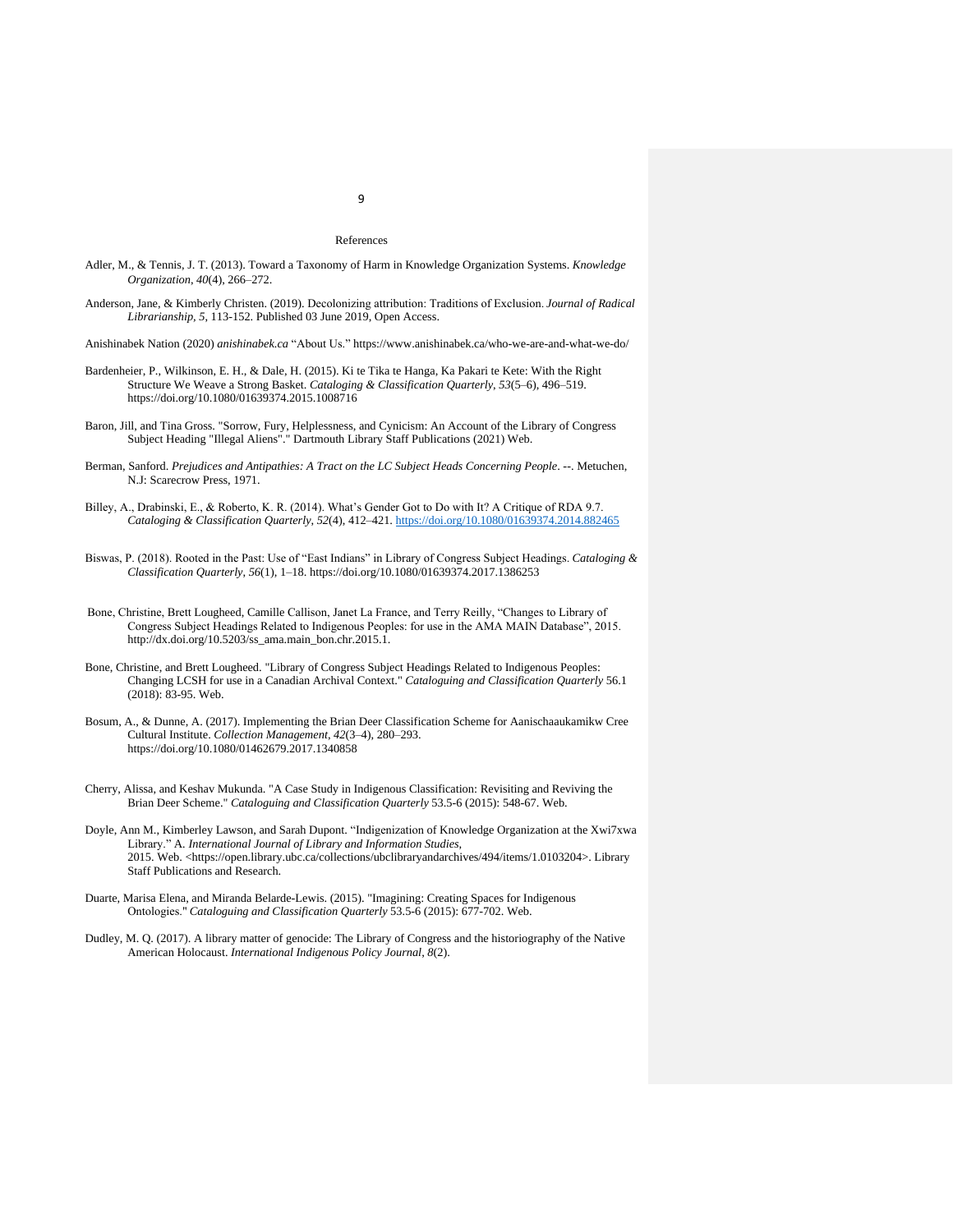- Dupont, Sarah. "One Decolonizing Change to Subject Headings at UBC Library." *[https://xwi7xwa.library.ubc.ca/.](https://xwi7xwa.library.ubc.ca/)* June 25, 2020. Web. [<https://xwi7xwa.library.ubc.ca/2020/06/25/one-decolonizing-change-to-subject-headings-at](https://xwi7xwa.library.ubc.ca/2020/06/25/one-decolonizing-change-to-subject-headings-at-ubc-library/)[ubc-library/>](https://xwi7xwa.library.ubc.ca/2020/06/25/one-decolonizing-change-to-subject-headings-at-ubc-library/).
- Edge, S. J. (2019). A Subject "Queer"-y: A Literature Review on Subject Access to LGBTIQ Materials. *The Serials Librarian*, *75*(1–4), 81–90[. https://doi.org/10.1080/0361526X.2018.1556190](https://doi.org/10.1080/0361526X.2018.1556190)
- Farnel, S., Shiri, A., Campbell, S., Cockney, C., Rathi, D., & Stobbs, R. (2017). A Community-Driven Metadata Framework for Describing Cultural Resources: The Digital Library North Project. *Cataloging & Classification Quarterly*, *55*(5), 289–306.<https://doi.org/10.1080/01639374.2017.1312723>
- Fox, M. J., & Reece, A. (2012). Which ethics? Whose morality?: An analysis of ethical standards for information organization. *Knowledge Organization*, *39*(5), 377–383.
- Fox, Violet, and et al. *Report of the SAC Working Group on Alternatives to LCSH "Illegal Aliens"*. American Library Association, 2020. https://alair.ala.org/handle/11213/14582
- Hajibayova, L., & Buente, W. (2017). Representation of indigenous cultures: Considering the Hawaiian hula. *Journal of Documentation*, *73*(6), 1137–1148.
- Howard, Sara A., & Steven A. Knowlton. (2018). Browsing through bias: the Library of Congress classification and subject headings for African American studies and LGBTQIA studies. *Library Trends, 67*(1), 74-88.
- Lee, D. (2011). Indigenous Knowledge Organization: A Study of Concepts, Terminology, Structure and (Mostly) Indigenous Voices. *Partnership: The Canadian Journal of Library and Information Practice and Research*, *6*(1). https://doi.org/10.21083/partnership.v6i1.1427
- Lember, H., Lipkin, S., & Lee, R. J. (2013). Radical Cataloging: From Words to Action Part I. Radical Cataloging: An Overview. *Urban Library Journal*.
- Library and Archives Canada. (2015, October 16). *About Canadian Subject Headings (CSH)*. [https://www.bac](https://www.bac-lac.gc.ca/eng/services/canadian-subject-headings/Pages/about-csh.aspx)[lac.gc.ca/eng/services/canadian-subject-headings/Pages/about-csh.aspx](https://www.bac-lac.gc.ca/eng/services/canadian-subject-headings/Pages/about-csh.aspx)
- Lilley, S. C. (2015). Ka Pō, Ka Ao, Ka Awatea: The Interface between Epistemology and Māori Subject Headings. *Cataloging & Classification Quarterly*, *53*(5–6), 479–495[. https://doi.org/10.1080/01639374.2015.1009671](https://doi.org/10.1080/01639374.2015.1009671)
- Lougheed, B., Moran, R., & Callison, C. (2015). Reconciliation through Description: Using Metadata to Realize the Vision of the National Research Centre for Truth and Reconciliation. *Cataloging & Classification Quarterly*, *53*(5–6), 596–614. https://doi.org/10.1080/01639374.2015.1008718
- Mai, J.-E., (2016). Marginalization and Exclusion: Unraveling Systemic Bias in Classification. *Knowledge Organization*, *43*(5), 324–530.
- Martin, J. M. (2021). Records, Responsibility, and Power: An Overview of Cataloging Ethics. *Cataloging & Classification Quarterly*, *0*(0), 1–36[. https://doi.org/10.1080/01639374.2020.1871458](https://doi.org/10.1080/01639374.2020.1871458)
- Montenegro, M. (2019). Subverting the universality of metadata standards: The TK labels as a tool to promote Indigenous data sovereignty. *Journal of Documentation*, *75*(4), 731–749[. https://doi.org/10.1108/JD-08-](https://doi.org/10.1108/JD-08-2018-0124) [2018-0124](https://doi.org/10.1108/JD-08-2018-0124)